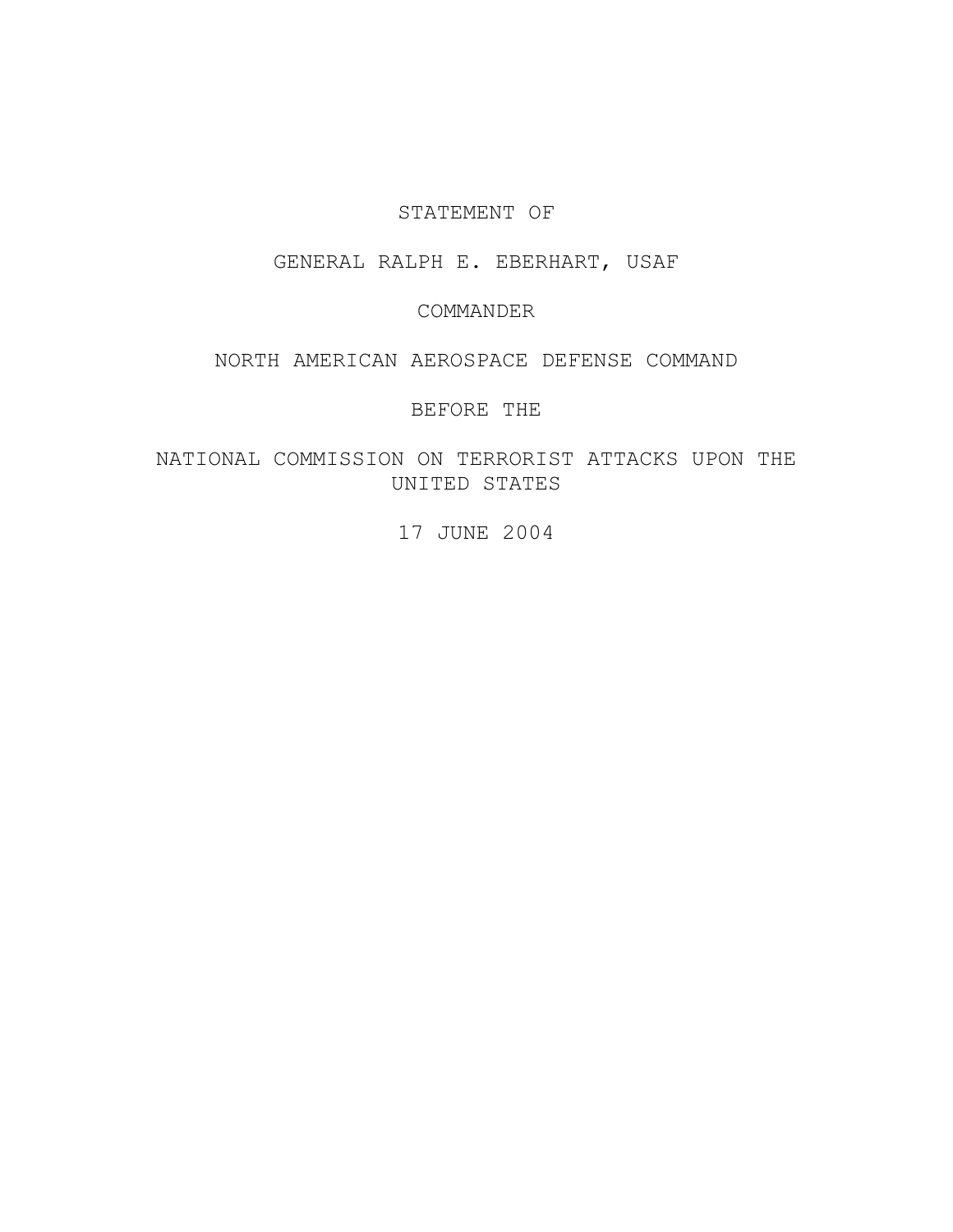Chairman Kean, Vice Chairman Hamilton and distinguished members of the Commission:

 Thank you for the opportunity to appear before you and represent the outstanding men and women of North American Aerospace Defense Command (NORAD). This team of professionals is dedicated to protecting and defending the U.S. and Canadian homelands. We shall never forget those who lost their lives and who were injured during the attacks of 11 September 2001.

#### **NORAD**

Prior to the attacks on our Nation two and one half years ago, our air defense posture was aligned to "look outward" to counter external threats to North America. We considered flights taking off within the U.S. and Canada as "friendly by origin." Our aerospace warning and control missions were oriented and resourced to detect and identify all air traffic entering North American airspace. We were prepared to intercept potentially threatening inbound aircraft as necessary.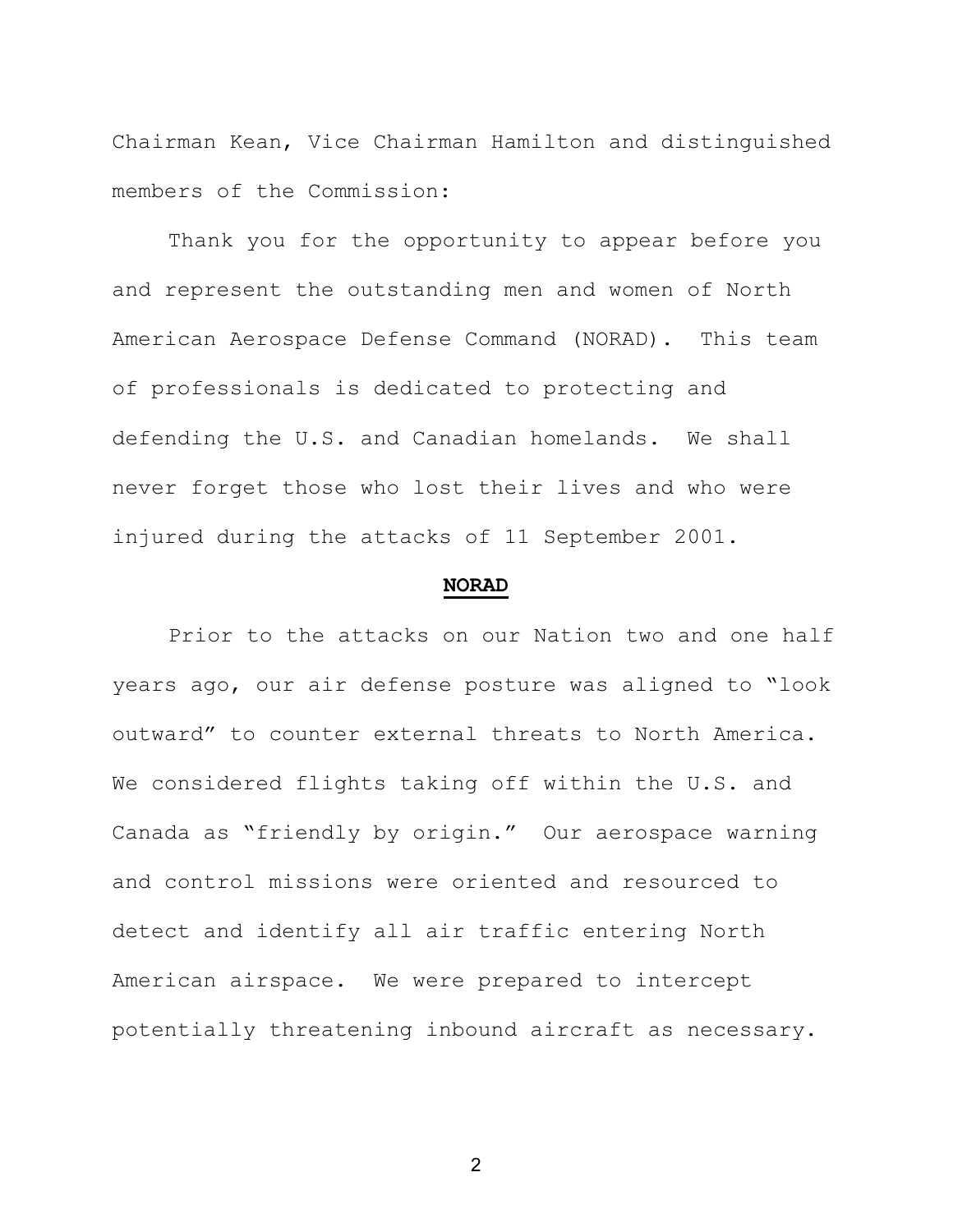During the height of the Cold War, NORAD had over 50 fighters on alert ready to fly air defense missions. As the perceived external threat diminished after the dissolution of the Soviet Union, the number of aircraft to support this mission was reduced. On 9/11, NORAD had 14 fighters on alert at seven sites in the continental United States.

In accordance with Department of Defense (DoD) directives in effect on 9/11, NORAD was to monitor and report the actions of any hijacked aircraft, as requested by the Federal Aviation Administration (FAA). We had procedures for potential air hijackings, which were based on the premise that a hijacked aircraft would be used for ransom or political purposes, not as a weapon.

On the morning of 9/11, we were conducting a NORAD command post exercise and our headquarters and regions were postured for "wartime conditions." Six minutes prior to the first attack on the World Trade Center, the FAA informed NORAD of the potential hijack of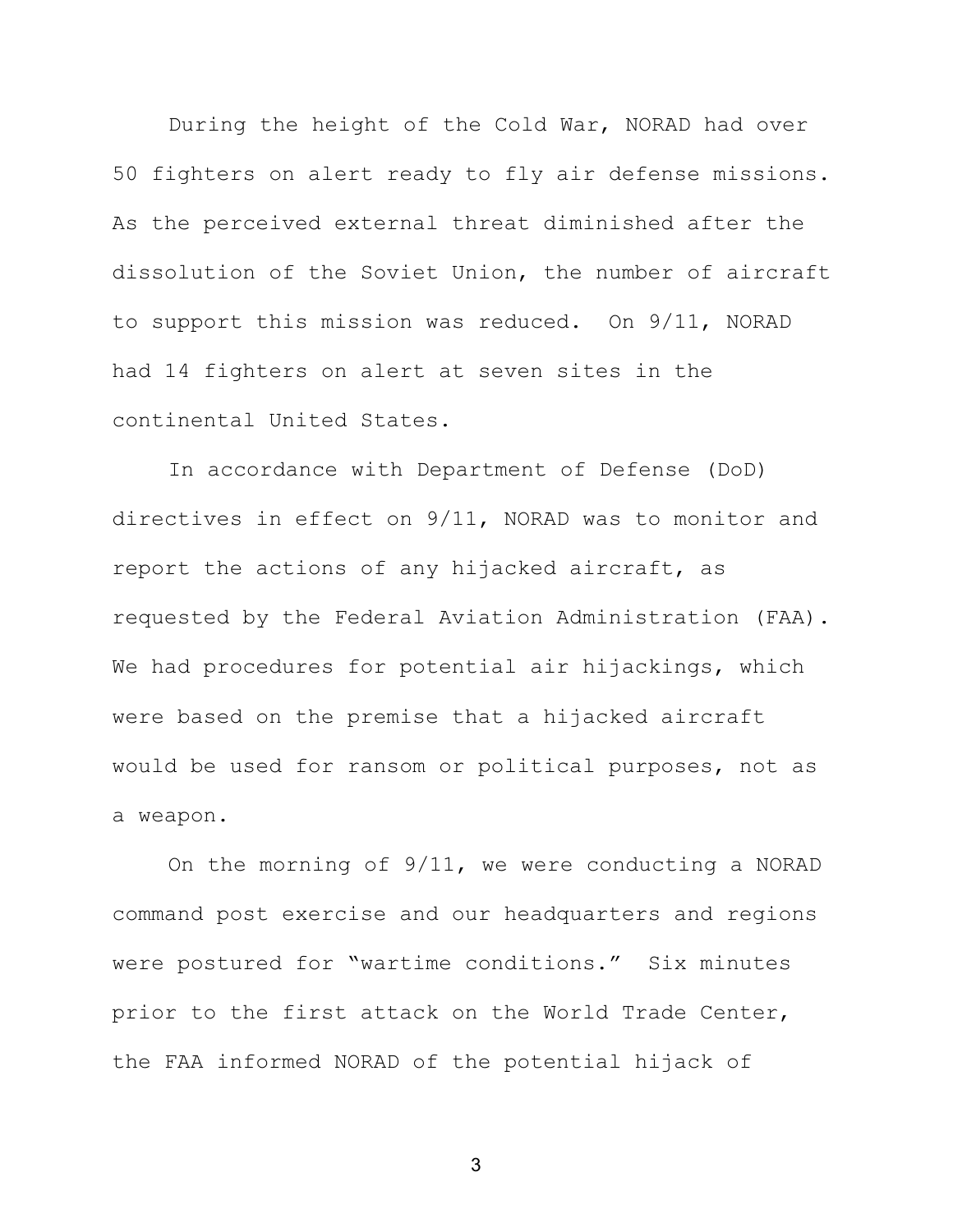American Airlines Flight 11. As events unfolded throughout the morning, NORAD responded immediately with fighters and appropriate airspace control measures. Unfortunately, due to the constraints of time and distance, we were unable to influence the tragic circumstances.

### **NORAD After 11 September 2001**

The unprecedented, tragic attacks of that morning became the catalyst for dramatic improvements in the defense of our skies--an effort that continues to this day. Immediately after the attacks, armed fighter aircraft flew around-the-clock air patrols as part of Operation NOBLE EAGLE. Within a 24-hour period we had over 400 aircraft airborne and on ground-based alert to prevent additional attacks.

Today, NORAD forces remain at a heightened readiness level to counter potential threats to North America. Pilots fly irregular air patrols over metropolitan areas and critical infrastructure facilities, a robust force of fighters is ready to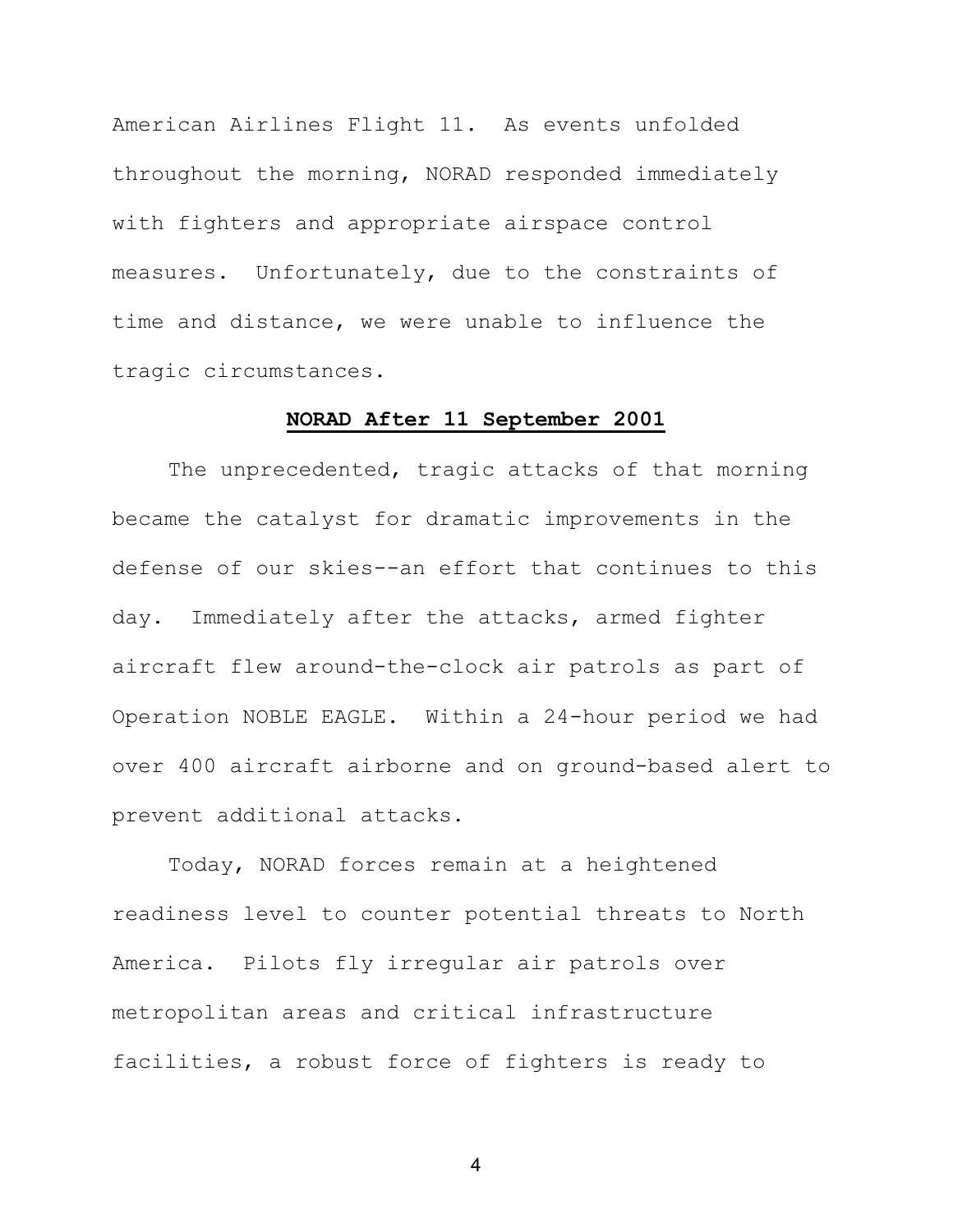launch, aerial refueling tankers are prepared to support the fighters and E-3 Airborne Warning and Control System aircraft augment our situational awareness. Additionally, we have deployed an integrated air defense system to defend the National Capital Region.

In all, over 35,000 mishap-free sorties have been flown by NORAD over the U.S. and Canada in support of Operation NOBLE EAGLE. Since 11 September 2001, NORAD has flown over 1500 active air defense missions--49 involving fighters escorting airliners. By contrast, only 147 sorties were flown in 2000. Over 13,000 men and women are participating in Operation NOBLE EAGLE activities on a day-to-day basis.

In the aftermath of the 9/11 attacks, NORAD partnered with the FAA to enhance our ability to monitor air traffic within the interior of the country. FAA and NORAD cooperate on procedures to monitor, track and intercept aircraft that pose a threat. Furthermore, we have worked with the FAA and Canada's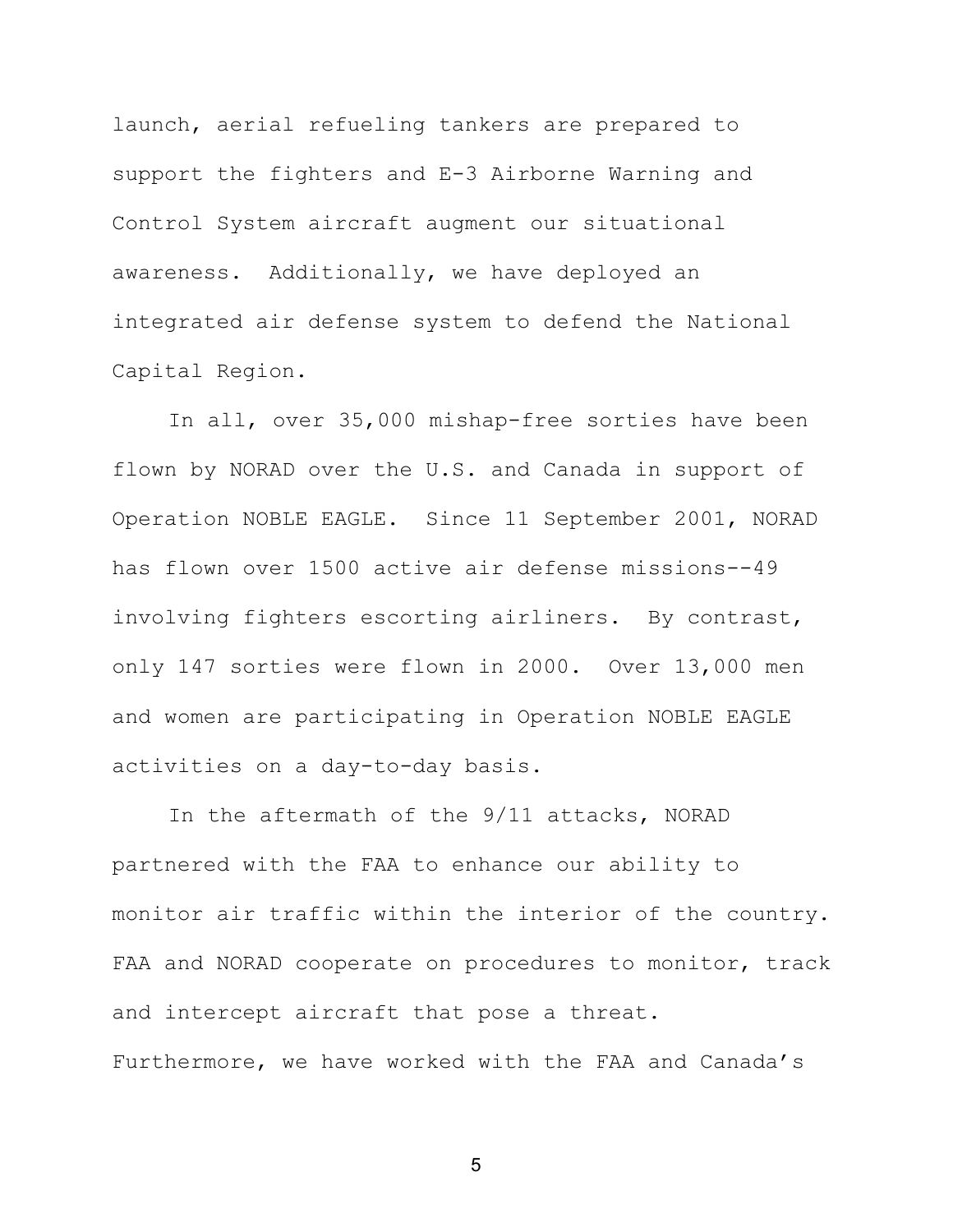equivalent, NAV CANADA, to improve connectivity and streamline notification processes between those agencies and NORAD regional and sector operations centers.

We have established a system of conference calls to facilitate the sharing of information between the White House, DoD, FAA, U.S. Customs Service and law enforcement agencies. These voice networks were created to bring together different levels of decisionmakers from many organizations. By doing so, we increase situational awareness for all agencies, increase the decision-making time available for key leaders and shorten the response time for NORAD air defense forces.

The President and Secretary of Defense have approved rules of engagement to deal with hostile acts within domestic airspace, which help ensure the safety of our citizens and the protection of critical infrastructure. They define what we can and cannot do in responding to a situation. Since 9/11, we have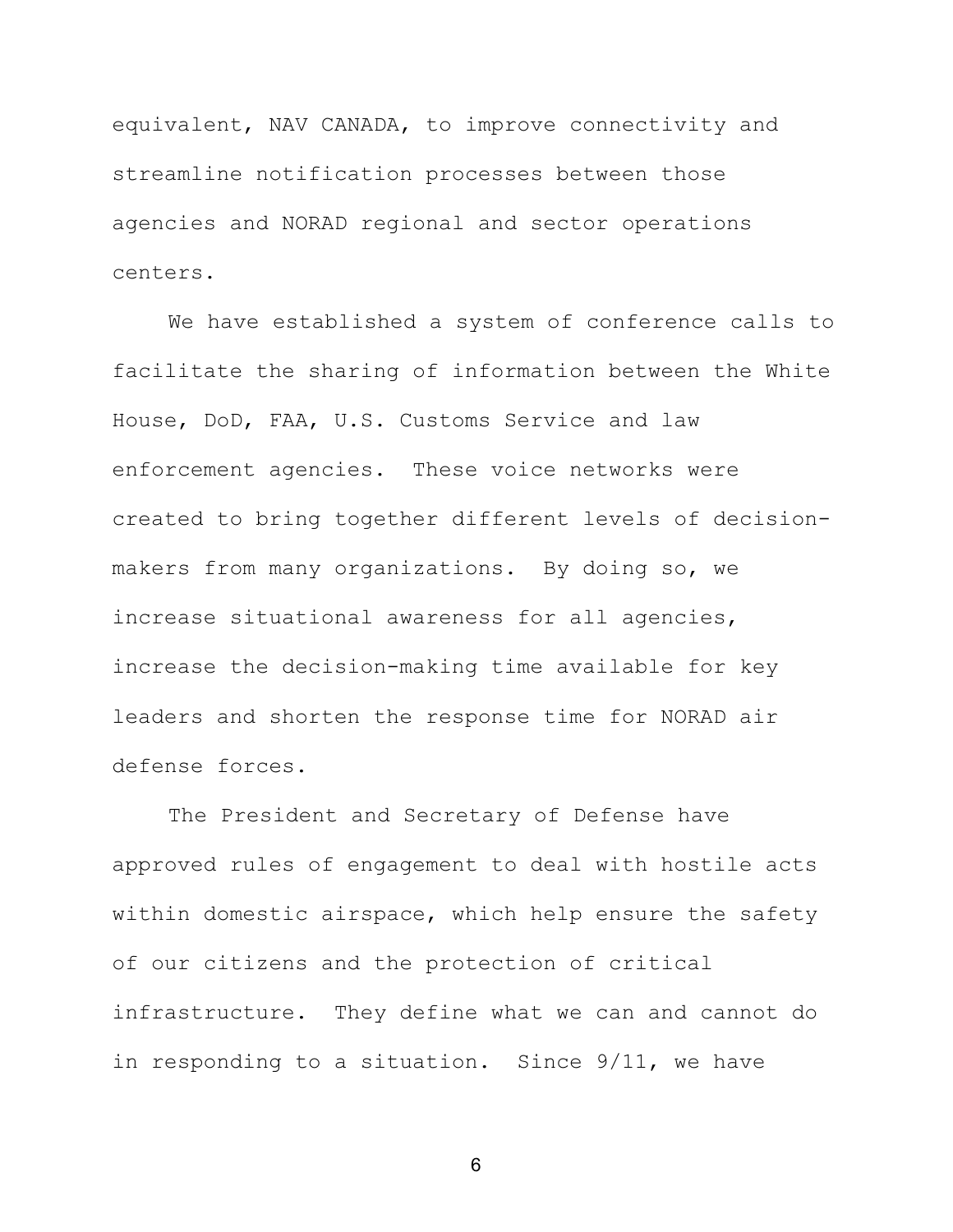conducted over 100 Command-level exercises to test these rules of engagement and to train designated authorities. We continue to refine our procedures and coordination with the Department of Homeland Security, the FAA, civilian law enforcement organizations and other government agencies within the U.S and Canada.

We are encouraged by the progress made to improve security at our airports and aboard commercial airliners. Measures such as new passenger and baggage screening procedures, watch lists, heightened terminal security, hardened cockpits, and air marshals are our first and best line of defense. Efforts to secure our airports, aircraft and aircrews have made flying in the U.S. and Canada safer than at any time in history.

In addition, our Nation has made significant advancements in intelligence and information sharing. The homeland security and defense communities are working together to move time-sensitive information quickly from intelligence and law enforcement agencies